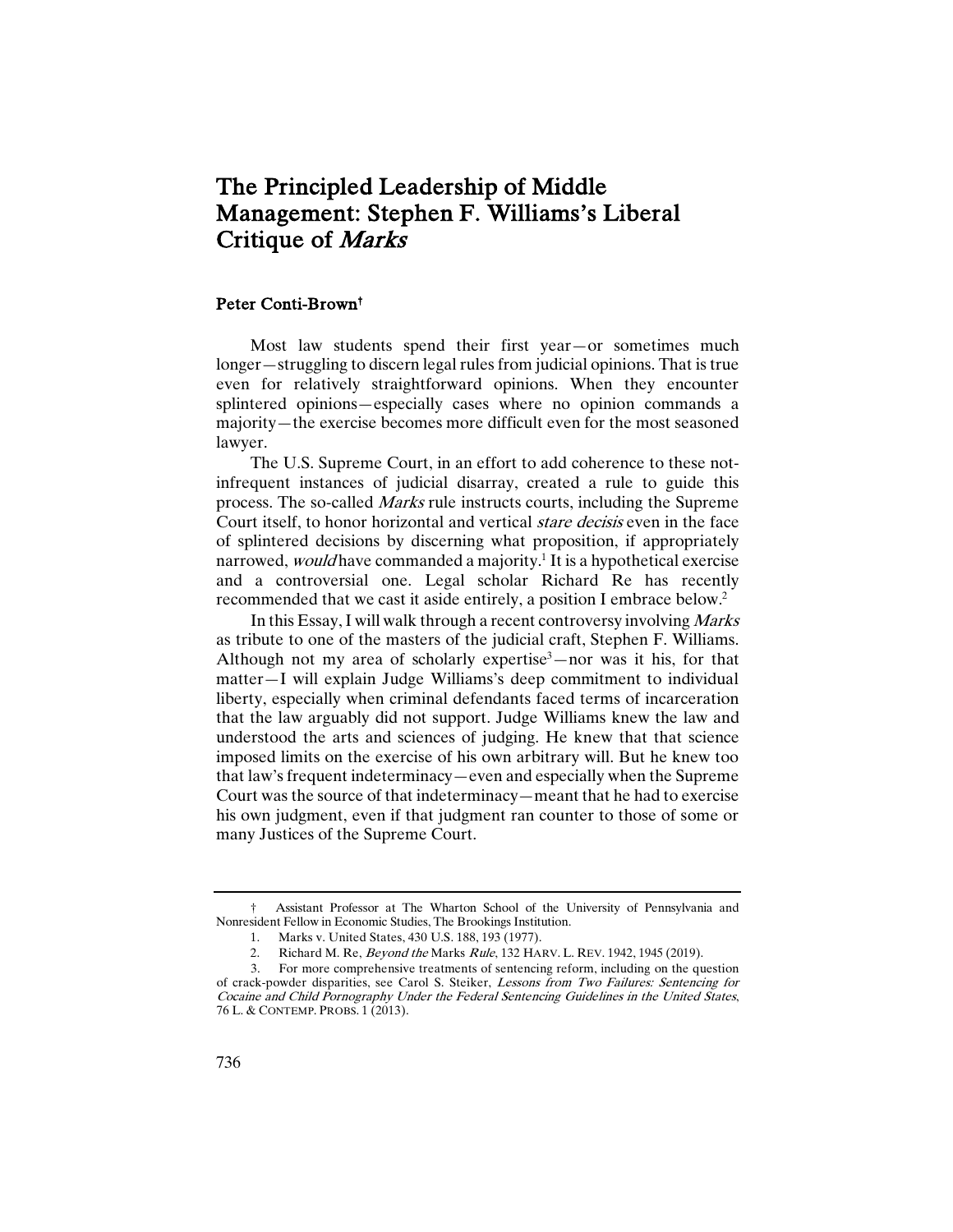## The Principled Leadership of Middle Management

To demonstrate these principles, I will describe the path of specific cases in the Supreme Court and D.C. Circuit on the question of what sentencing relief, if any, defendants should receive after the U.S. Sentencing Commission modified sentences associated with the possession and distribution of crack cocaine. The story begins with a splintered Supreme Court decision, *Freeman v. United States.<sup>4</sup> Freeman* tried to determine whether prisoners incarcerated for sentences later adjusted downward could qualify for reductions if they entered prison via plea agreement.5 Tried, it should be said, but failed, forcing that burden on lower courts, which dutifully attempted to discern a common basis of three opinions in the Freeman scrum to muster the majority that the Supreme Court itself could not do. In Epps v. United States, the D.C. Circuit rejected that consensus and denied the Supreme Court the benefit that the Justices themselves could not obtain.<sup>6</sup> Five years later, the Supreme Court raised the white flag, adopting the *Epps* view in *Hughes v. United States*, this time with six votes. 7

This romp through sentencing reform in the 2010s will not break any new ground, but it does reinforce two ideas that need reinforcement. First, it provides a helpful illustration of the poverty of Marks, a legal doctrine that, in Richard Re's words, "is wrong, root and stem."8 Second, it points to the extraordinary burden that crack-powder disparities place on the human lives of those that rationally entered into plea agreements to avoid draconian sentences only to see the reductions of sentencing guidelines rendered unavailable to them. How many years of incarceration were needlessly and cruelly imposed on our fellow citizens because of the incoherence of Freeman?

Finally, perhaps most importantly, this Essay will pay tribute to my friend and mentor, Stephen F. Williams. This is not a personal tribute.<sup>9</sup> Instead, I want to explain and defend how Judge Williams viewed his own role within our legal system. He often jokingly referred to his role as an appellate judge as "middle management": he had to review the decisions of trial courts and agencies but was himself subject to the big bosses at the Supreme Court. But there was a principled, steely resolve behind that humor. He was not bound to follow the Supreme Court out of ceremonial deference or an exaggerated sense of hierarchy. He was bound because that was the law. And when the Supreme Court failed in its fundamental

<sup>4.</sup> 564 U.S. 522 (2011) (plurality opinion).

<sup>5.</sup> Id. at 525.

<sup>6. 707</sup> F.3d 337, 350 (D.C. Cir. 2013).<br>7. 138 S. Ct. 1765 (2018).<br>8. Re, *supra* note 2, at 1945.

<sup>138</sup> S. Ct. 1765 (2018).

<sup>8.</sup> Re, *supra* note 2, at 1945.<br>9. I write more about that in

I write more about that influence in Peter Conti-Brown, Remembering Judge Stephen F. Williams, REG. REV. (Aug. 18, 2020), https://www.theregreview.org/2020/08/18/conti-brownremembering-judge-stephen-f-williams/ [https://perma.cc/49JQ-S7US].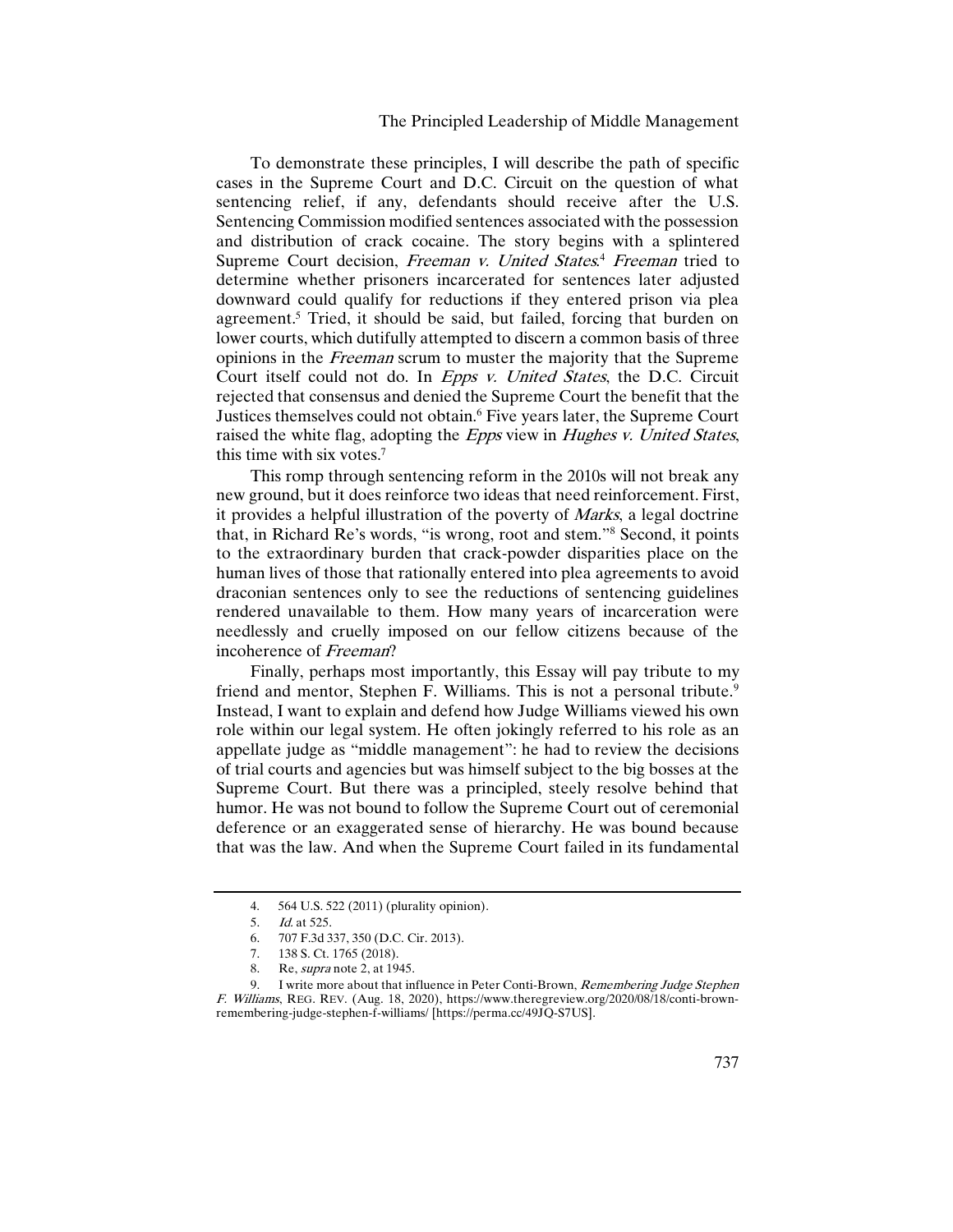task of saying what the law is, that decisional burden fell to his willing hands.

So it was that Judge Williams launched an effort to open the prison doors just a bit, consistent with statute, regulation, and legal reason. To understand that, we must get to the problem the *Freeman* Court thought it was solving but, in fact, only made worse.

### I. The Freeman Problem

In 1986, Congress passed the Anti-Drug Abuse Act, which established a 100:1 ratio in the differences between penalties associated with powder cocaine and crack cocaine.10 The disparity, which endured for twenty years, is a shocking instance of systemic racism, given how the sentencing disparities affected white and black communities differently and had no justification in the relative differences in potency of the two drugs. $^{11}$ 

In 2007, the U.S. Sentencing Commission revised its guidelines to slightly less than  $18:1<sup>12</sup>$  Congress also wrote that ratio into law in the Fair Sentencing Act of 2010.<sup>13</sup> Henceforth, the disparity between the two drugs, better justified by differences in potency, would be substantially less draconian.

On its face, whatever the prospective benefits of that reduction, the masses of people incarcerated on the old standard would be with little hope of relief. Fortunately, Congress provided a narrow exception to the general rule that criminal sentences are final on delivery. The exception is linked explicitly to sentencing guidelines: "in the case of a defendant who has been sentenced to a term of imprisonment based on a sentencing range that has subsequently been lowered" by the Sentencing Commission, the court may reduce the original sentence.<sup>14</sup> For cases in which a sentencing court reaches its conclusions by using the advisory guidelines, the discretion to reduce the sentence is clear. But such cases are a slim minority: only two percent of accused defendants proceed to trial. Fully

<sup>10.</sup> Anti-Drug Abuse Act of 1986, Pub. L. No. 99-570, § 1002, 100 Stat. 3207 (amended 2010).

<sup>11.</sup> See, e.g., Deborah J. Vagins & Jesselyn McCurdy, Cracks in the System: Twenty<br>
i of the Unjust Federal Crack Cocaine Law, ACLU (Oct. 2006), Years of the Unjust Federal Crack Cocaine Law, ACLU (Oct. https://www.aclu.org/other/cracks-system-20-years-unjust-federal-crack-cocaine-law [https://perma.cc/N6E9-4PTW].

<sup>12.</sup> UNITED STATES SENTENCING COMMISSION: SUPPLEMENT TO THE 2010 GUIDELINES MANUAL 16-17, 43 (2010) (effective Nov. 1, 2007). All ratios are expressed by reference to "marihuana," with 1 gram of cocaine as the equivalent of 200 grams of marihuana and 1 gram of cocaine base—crack—as 3,571 grams.

<sup>13.</sup> Fair Sentencing Act of 2010, Pub. L. No. 111-220, § 2, 124 Stat. 2372 (2010).

<sup>14.</sup> 18 U.S.C. § 3582(c)(2) (2018).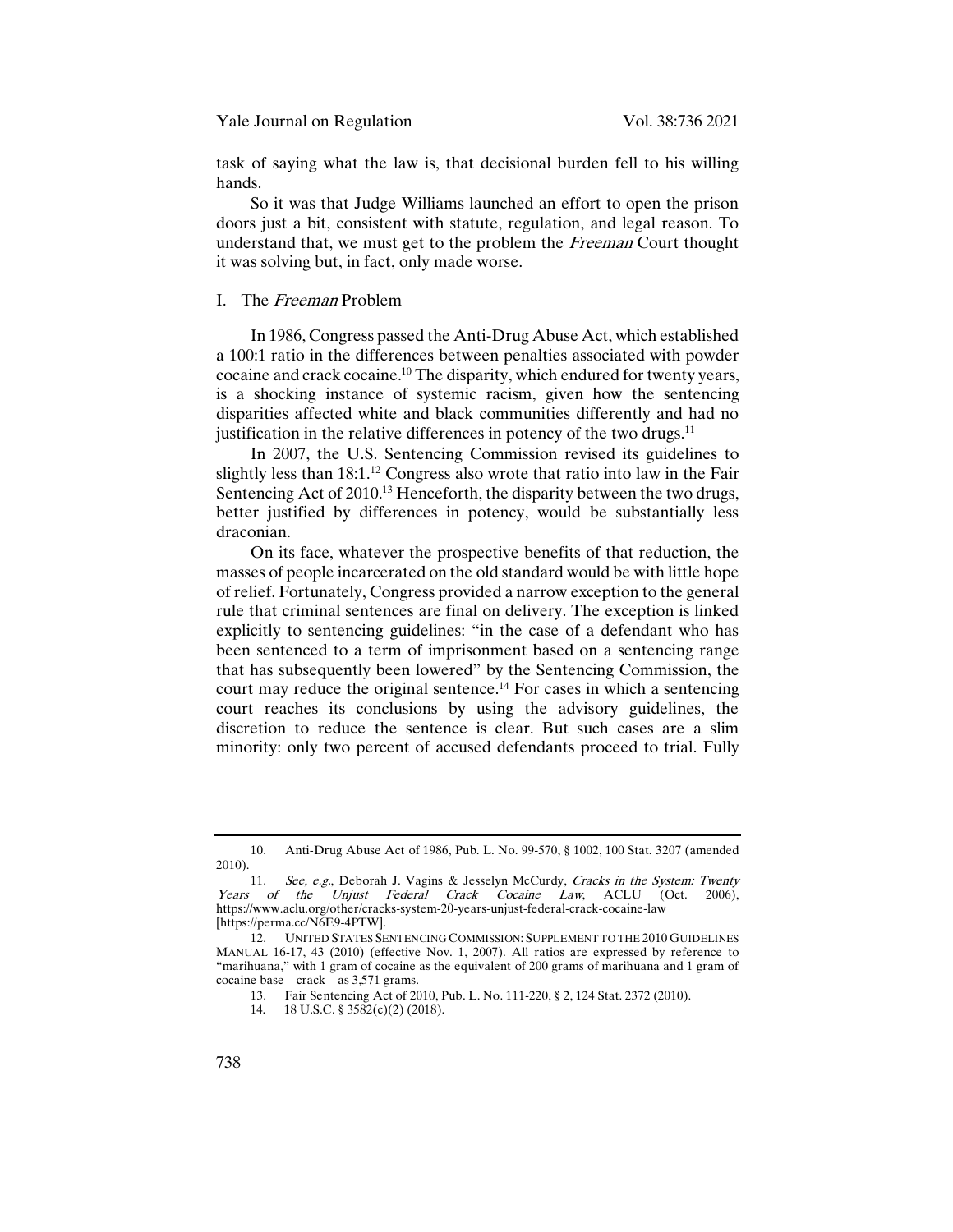ninety percent enter plea agreements instead. <sup>15</sup> Are those people eligible for sentence reductions, too?

That was the question that the Supreme Court faced in Freeman v. United States. The case generated three opinions. Four Justices joined an opinion by Justice Kennedy that would have held that "the district court has authority to entertain [sentencing reductions] when sentences are imposed in light of the Guidelines, even if the defendant enters into [a plea agreement]."16 The logic here is obvious: there is no peculiar statutory meaning to the phrase "based on."<sup>17</sup> And these ninety percent of plea agreements often occur in the shadow of the Guidelines: the Guidelines provide the basis for negotiation.

The four-Justice dissent, led by Chief Justice Roberts, didn't see it that way. In their view, a "sentence imposed under a ... plea agreement is based on the agreement, not the Sentencing Guidelines," a logic that applies even if "the agreement could be said to 'use' or 'employ' a Guidelines range in arriving at the particular sentence specified in the agreement."18

Justice Sotomayor concurred with the plurality opinion in the judgment, but only barely.<sup>19</sup> She agreed with the dissent on the first proposition: "the term of imprisonment imposed by a district court pursuant to [a plea agreement] is 'based on' the agreement itself, not on the judge's calculation of the Sentencing Guidelines."20 That said, when the plea agreement "expressly uses a Guidelines sentencing range," it can be said to be "based on" that range.<sup>21</sup> Justice Sotomayor's opinion did not thoroughly explain how both things could be true—how a plea agreement's sentence could both be based on the Guidelines and based on itself except to ask questions about the state of negotiations in the plea agreement itself. The other eight Justices criticized the apparatus that this kind of inquiry would create, but ultimately, all that emerged from the rubble of Freeman was clarity for Mr. Freeman himself: because Justice Sotomayor agreed that Mr. Freeman's plea agreement was explicitly based on the Guidelines, five Justices permitted the district court to reduce his sentence.

II. Freeman and Marks in the D.C. Circuit

<sup>15.</sup> Trials Are Rare in the Federal Criminal Justice System, and When They Happen, Most End in Convictions, PEW RES. CTR. (June 10, 2019), https://www.pewresearch.org/ft\_19-06- 11\_trialsandguiltypleas-featuredimage/ [https://perma.cc/DDH9-25VF].

<sup>16.</sup> Freeman v. United States, 564 U.S. 522, 530 (2011) (plurality opinion).

<sup>17.</sup> See 18 U.S.C. § 3582(c)(2) (2018).

<sup>18.</sup> *Freeman*, 564 U.S. at 544 (Roberts, C.J., dissenting).<br>19. *Id.* at 534 (Sotomayor J., concurring in the judgment

Id. at 534 (Sotomayor, J., concurring in the judgment).

 $\begin{array}{cc} 20. & Id. \\ 21 & Id. \end{array}$ 

<sup>21.</sup> Id.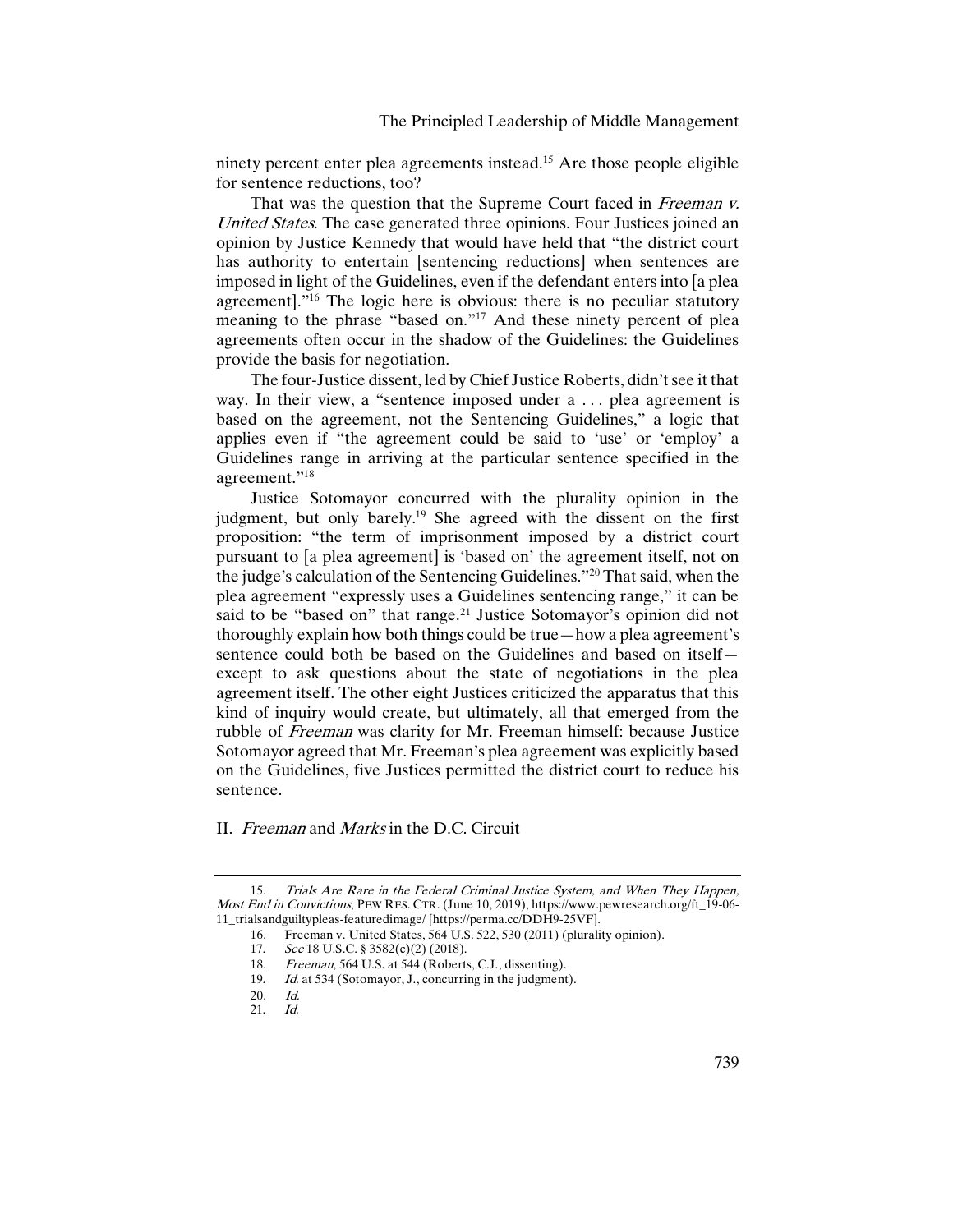Giving guidance to appellate courts—and to the Supreme Court itself, through *stare decisis*—in the face of a splintered opinion is not a new problem. The Supreme Court has attempted to answer that challenge via the Marks rule, named for the Supreme Court case that expounded it: "When a fragmented Court decides a case and no single rationale explaining the result enjoys the assent of five Justices, the holding of the court may be viewed as that position taken by those Members who concurred in the judgments on the narrowest grounds  $\dots$ ."<sup>22</sup>

Seems plausible enough. If there is a rule of decision that five Justices embrace, even if they would go this way or that on other important questions, then there should be no formal difference between an opinion signed by five Justices and principles embraced by five Justices writing separately.

But in practice, the most important of these legal controversies those very controversies that create the splintered opinions at the Supreme Court—are not going to be so easily nested. Freeman provides the example, although nearly every such opinion presents its own interpretive challenges that lay bare the rule's weaknesses. Although five Justices agreed that the district court could hear Mr. Freeman's request for a reduction in his sentence, eight Justices viewed Justice Sotomayor's Schroedinger's cat opinion—wherein sentences are simultaneously based on and not based on the Guidelines—as "arbitrary"23 and adverse to the very purposes of Congress's efforts at sentencing reform. In other words, as Richard Re argued, "Bizarrely, the Court's least popular view became  $law \dots$ ."24

Except, as Re noted, in the D.C. Circuit.<sup>25</sup> In a joint opinion in *Epps*, authored by Judge Williams and Judge Rogers, the D.C. Circuit—the first court to depart from the Sotomayor standard in applying *Freeman* carefully and thoroughly reviewed both the splintered opinion and, importantly, the D.C. Circuit's and the Supreme Court's own Marks jurisprudence.<sup>26</sup> In *King v. Palmer*, Judge Silberman wrote—and Judge Williams joined—an *en banc* opinion on the meaning of a statute interpreting a fee-shifting provision for the prevailing party in certain disputes.<sup>27</sup> The opinion also offered this critical view of *Marks*, an opinion

<sup>22.</sup> Marks v. United States, 430 U.S. 188 (1977) (internal quotation marks omitted).<br>23. Ereeman 564 U.S. at 534 (plurality opinion) ("This straightforward analysis wou

Freeman, 564 U.S. at 534 (plurality opinion) ("This straightforward analysis would avoid making arbitrary distinctions between similar defendants based on the terms of their plea agreements."); id. at 544 (Roberts, C.J., dissenting) ("In that respect I agree with the plurality that the approach of the concurrence to determining when a Rule  $11(c)(1)(C)$  sentence may be reduced is arbitrary and unworkable.").

<sup>24.</sup> Re, supra note 2, at 1944; see also Freeman, 564 U.S. at 532-34 (plurality opinion); id. at 551-64 (Roberts, C.J., dissenting).

<sup>25.</sup> Re, *supra* note 2, at  $1945-46$ .<br>26 United States v Epps  $707 F$ 

<sup>26.</sup> United States v. Epps, 707 F.3d 337 (D.C. Cir. 2013).<br>27. 950 F.2d 771 (D.C. Cir. 1991).

<sup>950</sup> F.2d 771 (D.C. Cir. 1991).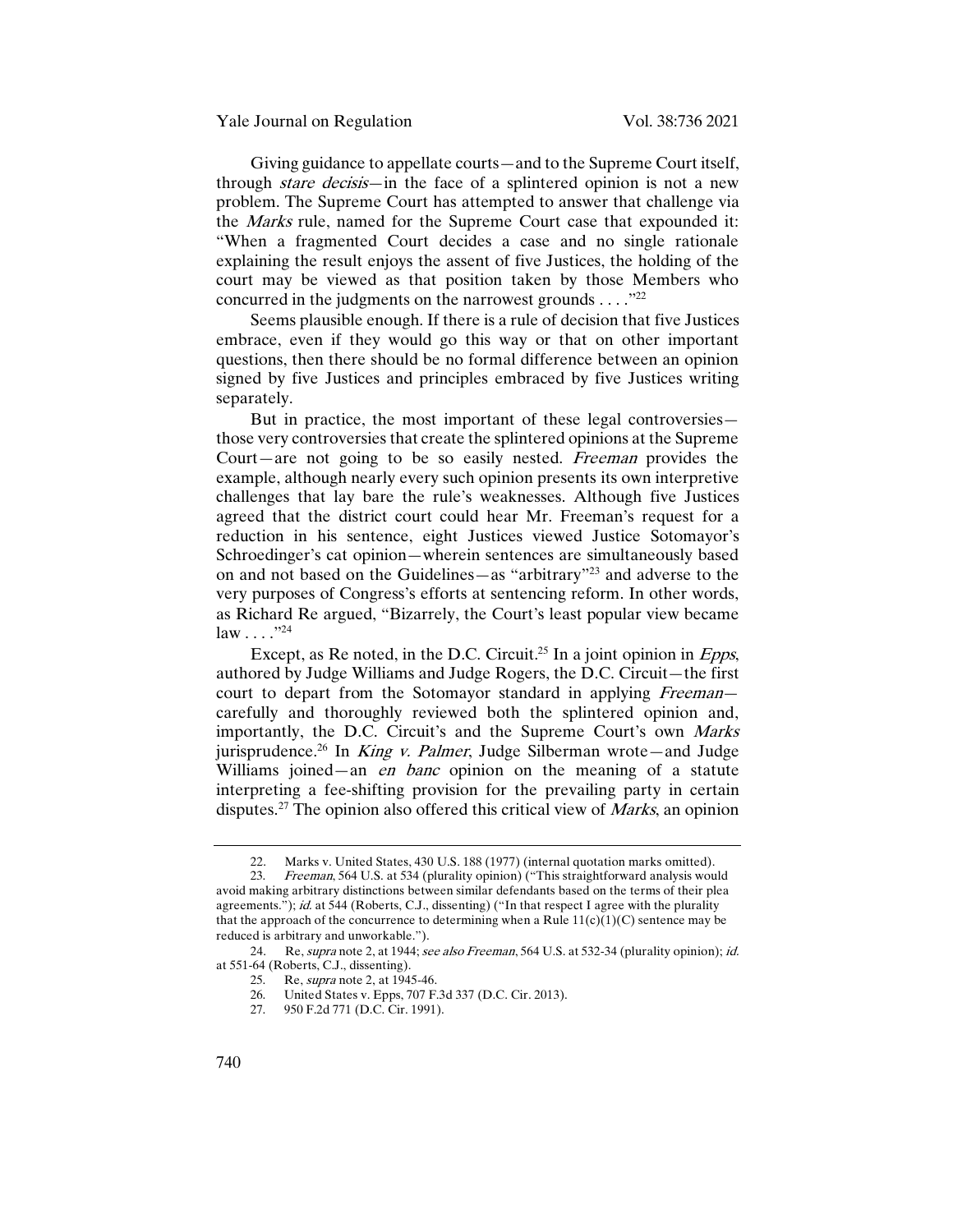that becomes "problematic" when, as in that instance, the Supreme Court splintered on the ultimate result.<sup>28</sup> "If applied in situations where the various opinions supporting the judgment are mutually exclusive, Marks will turn a single opinion that lacks majority support into national law."<sup>29</sup>

Such analytical underlapping is the outcome of the opinions in Freeman. Justice Sotomayor's opinion in that case was not a "logical subset" of the plurality opinion, as D.C. Circuit law required.<sup>30</sup> There are cases where Justice Sotomayor would keep in prison those who the plurality would set free, and vice versa.<sup>31</sup> Given that reality, *Freeman* offered no controlling authority, only persuasive authority. The Court deemed the plurality opinion the more compelling and sent Mr. Epps back to the district court for the possibility of sentence reduction.<sup>32</sup>

#### III. The *Hughes* Resolution

Five years later, after the Ninth Circuit adopted the D.C. Circuit's reasoning in *Epps*, the Court took up the question of both the basic incoherence of the Marks rule and the merits question in Freeman and Epps.<sup>33</sup> Much of the oral argument and the questions presented focused on the problems of *Marks* more generally, but the ultimate decision did not. It was easier, it seemed, to just answer the question directly. The Court concluded that "[i]n the typical sentencing case there will be no question that the defendant's Guidelines range was a basis for his sentence,"34 including when reached by plea agreement: "[a] sentence imposed pursuant to a [plea] agreement is no exception to the general rule  $\dots$ ."<sup>35</sup> The only exception is when "the Guidelines range was not 'a relevant part of the analytic framework the judge used to determine the sentence or to approve the agreement.'"36 Even Justice Sotomayor, who "continue[d] to believe that [her] *Freeman* concurrence set<sup>[]</sup> forth the most convincing interpretation" of the statute, recognized that the consequences of that opinion "have done little to foster" the "foundational principles" of "integrity and legitimacy of our criminal justice system."<sup>37</sup> She, along with four other colleagues, joined Justice Kennedy's opinion, which essentially restated the position reached in Freeman five years before. Trial courts, once and for all, had the discretion to modify sentences, even if defendants

31. For an example of this, see Judge Williams's opinion in United States v. Duvall, 705 F.3d 479, 487-88 (D.C. Cir. 2013).

<sup>28.</sup> Id. at 782.

<sup>29.</sup> Id.

<sup>30.</sup> See id. at 781.

<sup>32.</sup> United States v. Epps, 707 F.3d 337, 353(D.C. Cir. 2013).

<sup>33.</sup> Hughes v. United States, 138 S. Ct. 1765 (2018).<br>34 *Id* at 1775

Id. at 1775.

<sup>35.</sup> Id. at 1776 (citations omitted).

<sup>36.</sup>  $Id.$ <br>37  $Id$ Id. at 1779 (Sotomayor, J., concurring).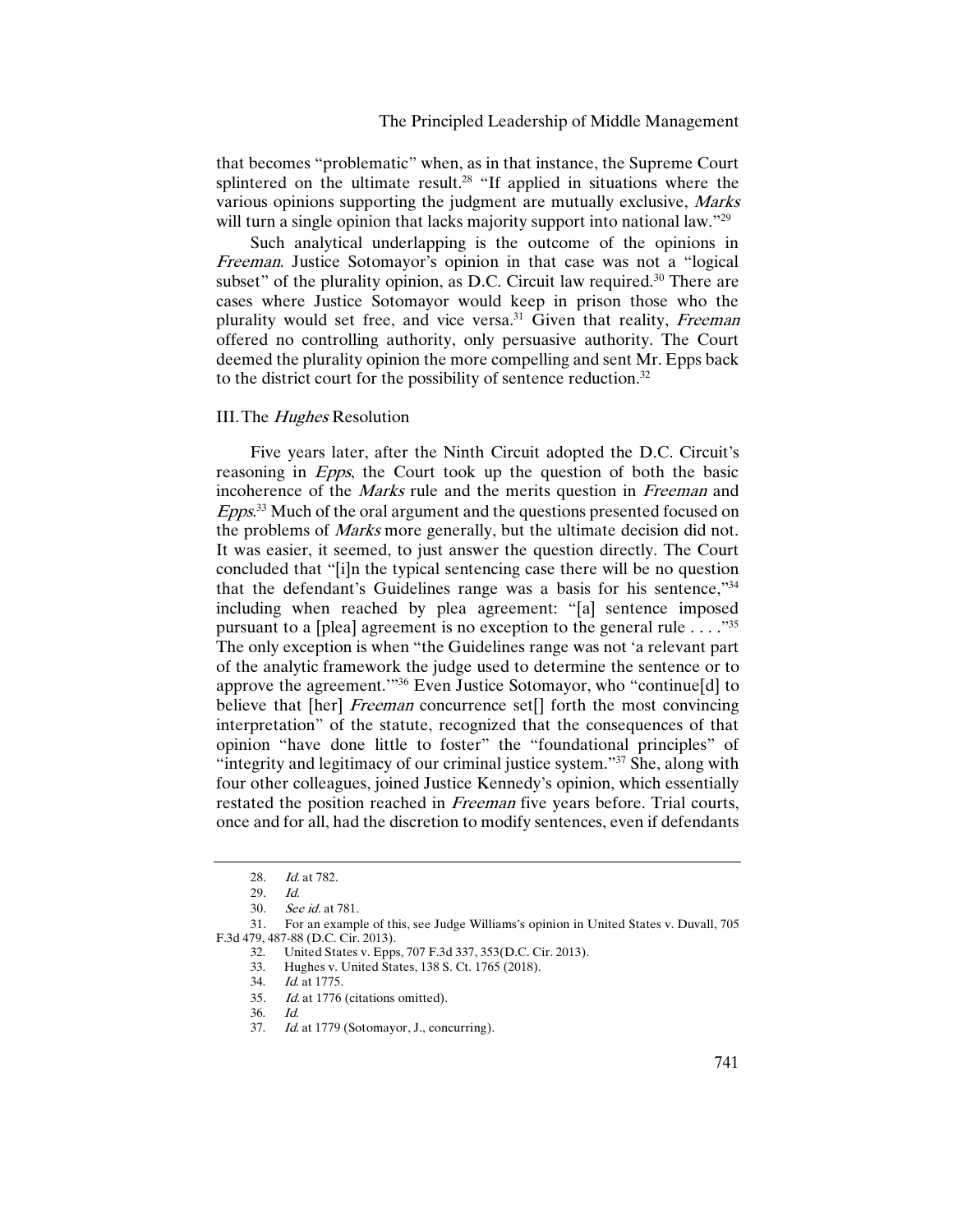Yale Journal on Regulation Vol. 38:736 2021

agreed to them in a plea agreement, in the event of modifications to the Sentencing Guidelines.

## IV. The Problem with *Marks*, the Tragedy of *Freeman*

Thinking through the intersection of sentencing reform, plea agreements, and how to make sense of a divided Supreme Court does not shed new light into these old issues. But it does illustrate, importantly, how high the stakes are when the Supreme Court fails to muster a majority, and how little comfort *Marks* offers in that event. On the first point, someone could measure the sheer quantity of prison years that the Freeman misadventure imposed on the people of the United States, despite the fact that every relevant policymaking body had already concluded that the sentencing disparities required substantial revision. And for what? Even though the Court corrected this error, the cost is tremendous.

More tenuously, this story invites, perhaps, more skepticism toward our cultic approach to judicial personalities. Marks protects an individual Justice from the responsibility of consensus and provides an incentive to put forward idiosyncratic views of the law that no other Justice accepts. Doing so can increase a Justice's profile, particularly with any group that shares the idiosyncratic view. And the downside risk is minimal, since the lower courts under *Marks* are still bound by some ethereal notion that amongst the disarray there is a rule of law that commands precedential obedience.

"It is time," Re wrote of *Marks*,

to step back and think about whether the Marks rule ever made sense in the first place. After doing so, the solution becomes apparent: courts should adhere to the normal majority rule for precedent formation in all cases. When the Justices do not express majority agreement, there is no logical or inevitable basis for inferring majority approval for any particular rule of decision.38

The misadventures of Freeman and the boldness of the D.C. Circuit to cast aside a concurring opinion that seemed to fit so obviously within the parameters of Marks suggest Re's superior path to judicial decisionmaking. But whereas Re looks to the "cheapest precedent creator"<sup>39</sup> as the fundamental justification for imposing the duty of clarity on the Court, I see the added potential benefit for much less personalization of the judiciary—for the betterment of society. If splintering a majority opinion no longer permits a single Justice to control the shape of the law in such idiosyncratic ways, the Court will speak much more clearly as an

<sup>38.</sup> Re, supra note 2, at 1945-46.

<sup>39.</sup> Id. at 1969 (citing GUIDO CALABRESI, THE COSTS OF ACCIDENTS: A LEGAL AND ECONOMIC ANALYSIS 250 (1970)).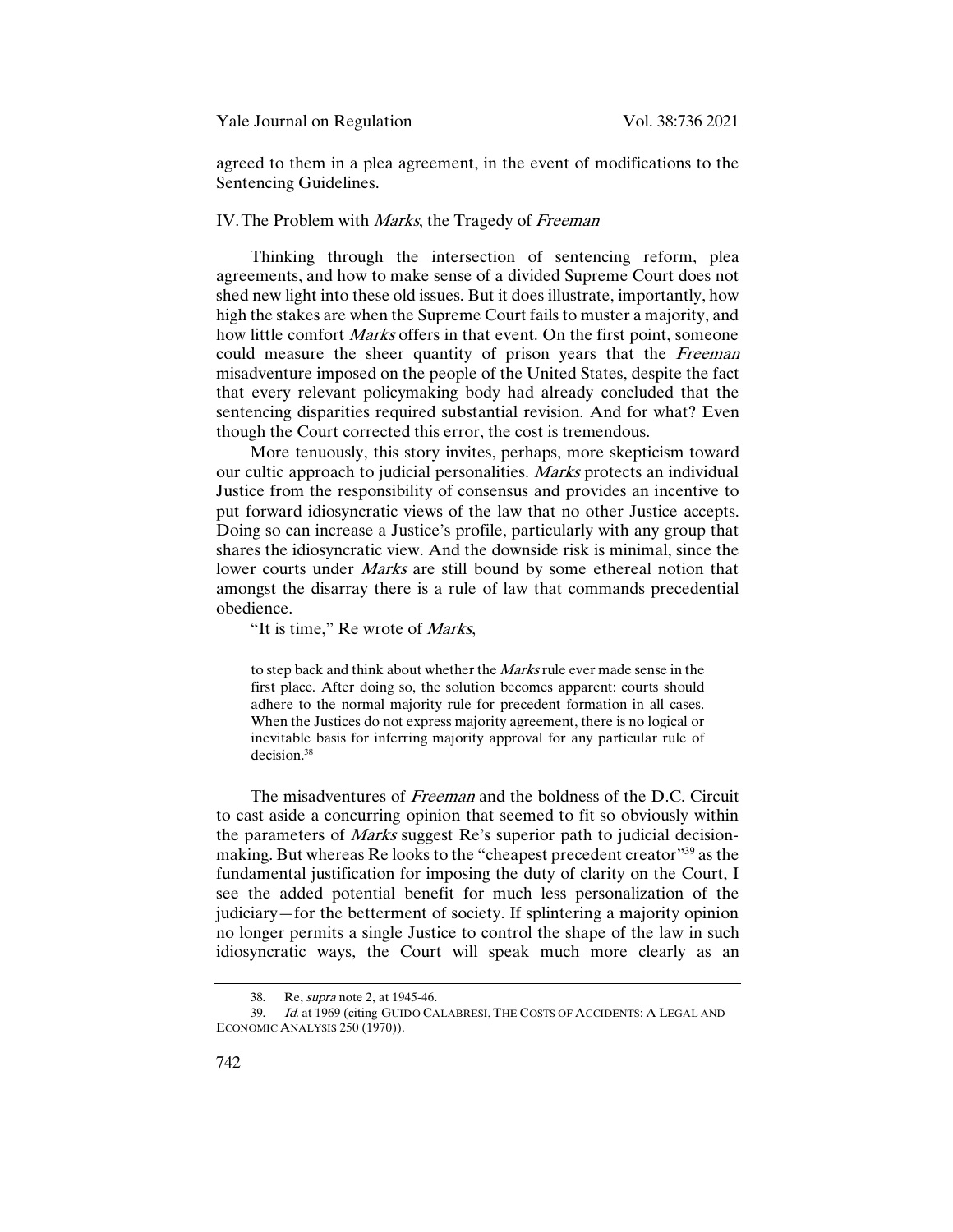institution, rather than through its increasingly celebrity-status prone individual members. Of the many reforms to the overweening power of the Supreme Court, $40$  we can safely list the elimination of *Marks* low in its power and relevance. But it is, I would argue, part of the same problem.

## V. The Mischief of Middle Management

This Essay is a substantive tribute to the craft of Judge Williams and his approach to his status as a "middle manager" who nonetheless placed importance emphasis on his independent judgment. Let me conclude on a slightly more personal note. Although I am not a scholar of criminal law, legal theory, the Supreme Court, or any of the issues discussed in this Essay, I find myself thinking about Freeman and Epps all the time. I was the law clerk tasked with working with Judge Williams on Epps and learned profound lessons about the role of the judge—whether or not in "middle management"—from watching Judge Williams at work, during my clerkship, and for the decade since. I have not (and would not) betray any confidences in discussing these cases. It is sufficient to note that Judge Williams's profound commitment to individual and societal liberty was never on stronger display than when he encountered the fate of criminal defendants. His deft (mis)treatment of Marks taught me to approach the organs of our government with the same kind of citizens' skeptical respect, a skepticism and respect vital to the functioning of our government. That he was bound by vertical *stare decisis* was very important to Judge Williams. He honored the rule of law and celebrated the important traditions in our system that enshrined it. He also had no trouble seeing where the fissures of those decision rules created profound injustice and what role he must play as a middle-management appellate judge in correcting them. His navigation of *Epps* was not motivated reasoning. It was the craft of judicial decision-making at its finest. I will conclude with his own words on this subject, from the concurring opinion in *Duvall* that launched his broadside against both Freeman and Marks.

I do not believe United States courts should close the door on a man's chance at release from prison on the basis of a framework (1) that eight out of nine justices of the Supreme Court have squarely rejected, and (2) that depends on the talismanic presence of special words in a plea agreement. Until Freeman, parties to [plea] agreements had no special reason to include these words, so their inclusion is completely random in relation to Congress's purposes in enacting [sentencing reform].<sup>41</sup>

<sup>40.</sup> See, e.g., Daniel Epps & Ganesh Sitaraman, How to Save the Supreme Court, 129 YALE L. J. 148 (2019).

<sup>41.</sup> United States v. Duvall, 705 F.3d 479, 485 (D.C. Cir. 2013).